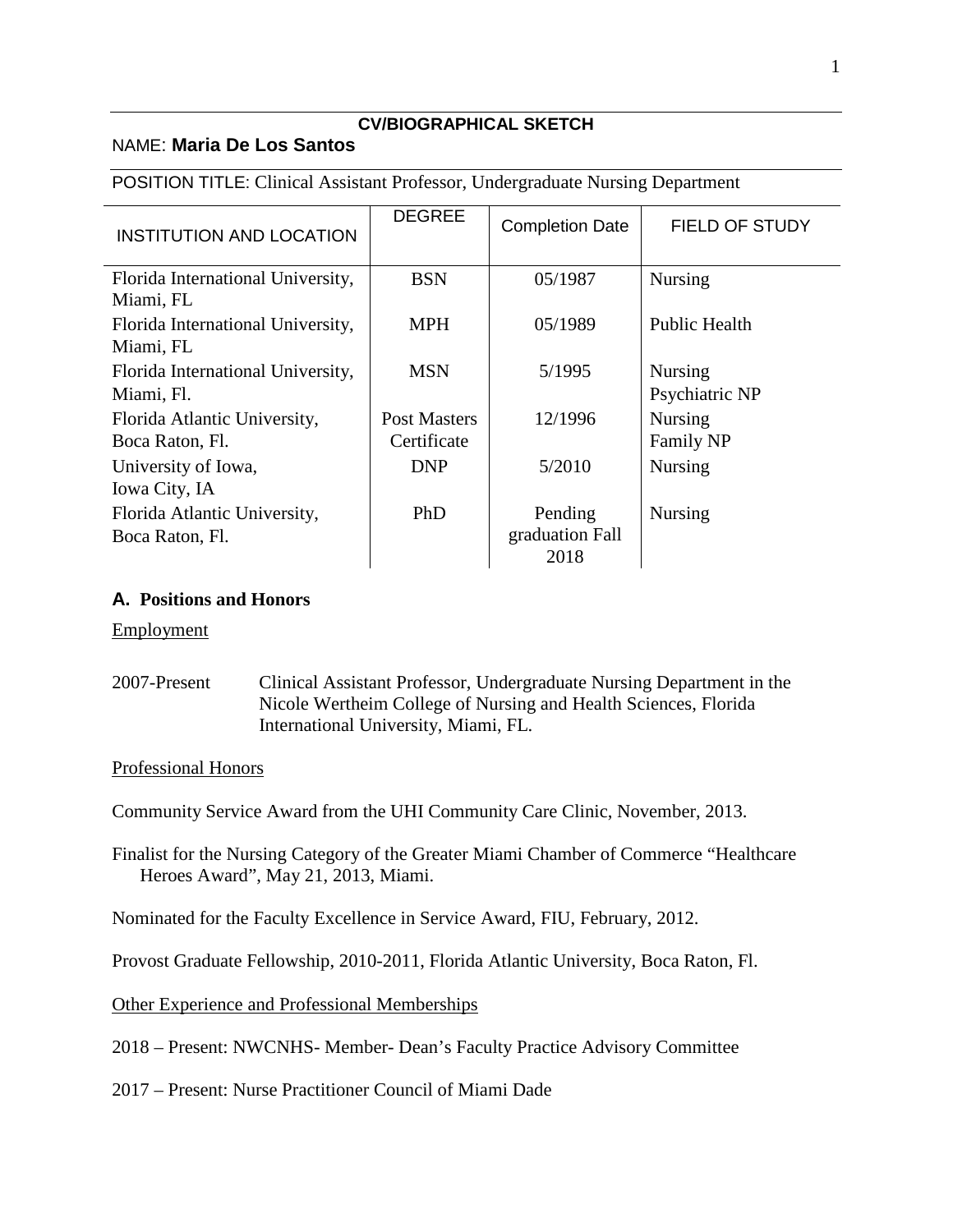- 2017- Present: Secretary for the Faculty Assembly
- 2016-2017: Southern Regional Education Board/Council on Collegiate Education in Nursing Governmental Affairs Committee Member
- 2016- Present: Mercy Hospital College of Nursing Academic Advisory Board Member
- 2015- Present: Interprofessional Education Committee member
- 2012- Present: Faculty Moderator for the Annual Interprofessional Workshop 2017 with the Colleges of Medicine, Social Work, Speech Language Pathology, Physical Therapy and Occupational Therapy.
- 2012- Present: Liaison with the College of Medicine in the Neighborhood Help program
- 2011- Present: Faculty mentor and CSO for FIU MedLife Chapter
- 2010- Present: College of Nursing and health Sciences Interprofessional Education Committee Member
- 2010- Present: Chair: FIU Nicole Wertheim College of Nursing Student Affairs Committee
- 2009- Present: American Association of Nurse Practitioners
- 2009- Present: American Academy of Nurse Practitioners
- 2009- Present: Committee Member for the Annual Interprofessional Workshop with the Colleges of Medicine, Social Work, Speech Language Pathology, Physical Therapy and Occupational Therapy.
- 2009- Present: Faculty Moderator for the Annual Interprofessional Workshop 2017 with the Colleges of Medicine, Social Work, Speech Language Pathology, Physical Therapy and Occupational Therapy.

## **B. Contribution to Science**

#### Publication**s**

Abstract Submission and Acceptance for the 2015 Annual Telemedicine Meeting, May, 2015. "An innovative Model Integrating a Clinical Telehealth Initiative in Advanced Practice Nursing Academia to Assure Patient Safety and Quality".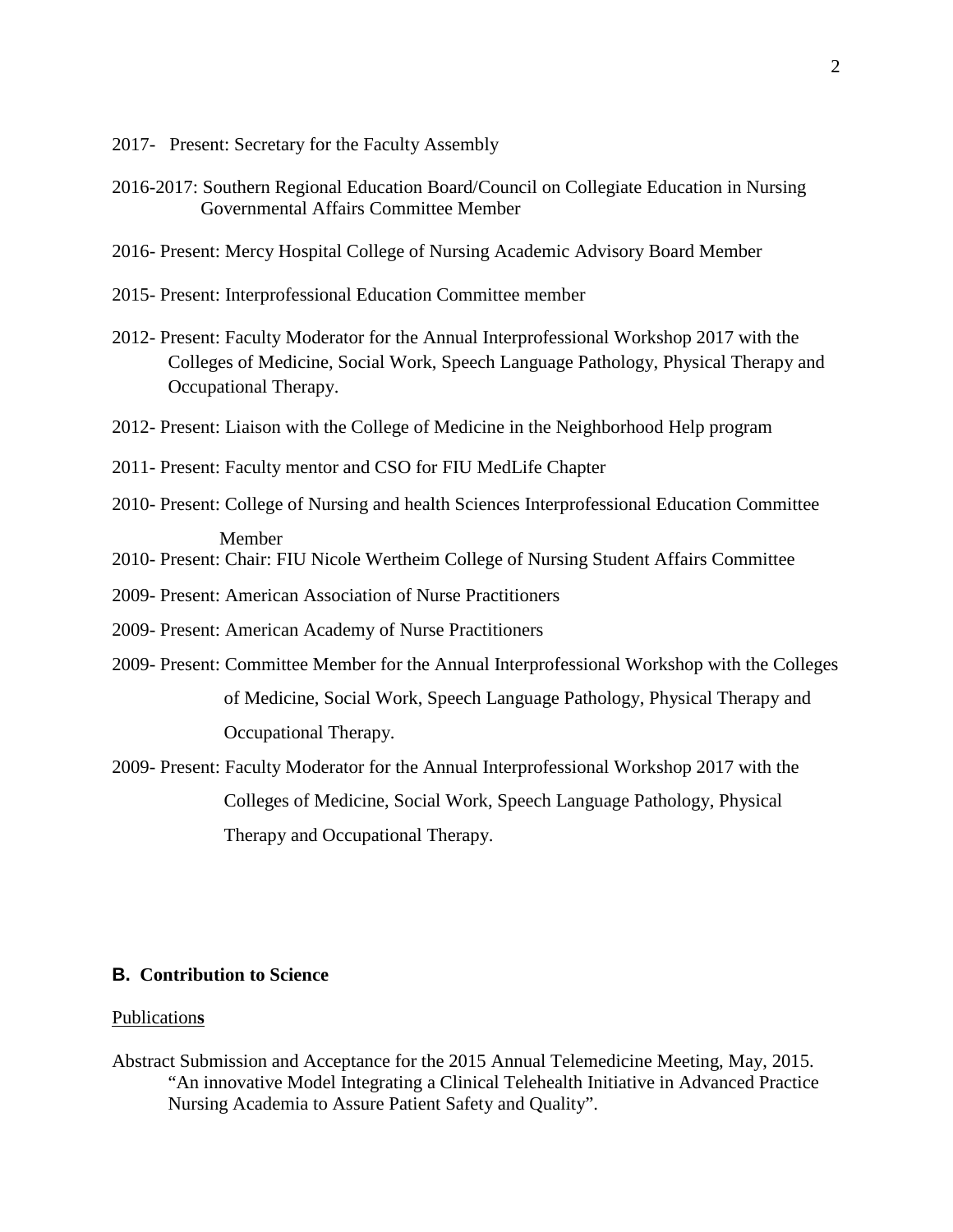- Podium Presentation at the Urban Affairs Association Annual Conference, April, 2015. "An Interprofessional Approach to Address the Challenges of Urban Healthcare: Green Family Foundation Neighborhood Health Education Learning Program.
- **De Los Santos**, McFarlin & Martin (2014). Interprofessional education and service learning: A model for the future of health professions education. *Journal of Interprofessional Care, 28*(4). DOI: 10.3109/13561820.2014.889102
- Presentation of a Workshop at the AACH Research and Teaching Forum Annual Meeting, "Building Interprofessional Healthcare Teams, One Household at a Time", July 25, 2014.
- Podium Presentation at the National Conference of Nurse Practitioner Faculty, "Nurse Practitioner, Social Work and Medical Student Hone Visits: An Innovative Interprofessional Healthcare Service Learning Model", April 13, 2012.
- Podium Presentation at the Southern Group on Educational Affairs of the AAMC SGEA Conference, "Working Together to Make a Difference in Patient Care: Implementing and Evaluating Activities to Introduce Medical Students to Interprofessional Collaboration, April 21, 2012.
- The Nursing Interdisciplinary Research Conference, Mercy Hospital, 2012; "Evaluating the Effectiveness of Enhanced Rehabilitation after Elective Colorectal Surgery Compared to Standard Therapy".

Interviewed for the American Journal of Nursing On "Disparity and Equity". [http://journals.lww.com/ajonline/Fulltext/2013/04000/From\\_Disparity\\_to\\_Equity.22.aspx](http://journals.lww.com/ajonline/Fulltext/2013/04000/From_Disparity_to_Equity.22.aspx)

Cover Story contributor in South Florida Hospital News and Healthcare Report, January, 2013. "Joining Forces for a Healthier Community: Neighborhood Help".

#### Manuscript Reviewer

Journal of Interprofessional Care:

Manuscript ID: CJIC-201400262, 11/4/2013 Manuscript ID; CJIC-2014-0273, 10/13/2014 Manuscript ID: CJIC-2015-0165, 7/10/2015 Manuscript ID: CJIC-2015-0380, 1/20/2016 Manuscript ID: CJIC-2015-0406, 2/20/2016 Manuscript ID: CJC-2017-1674, 6/14/2017 Manuscript ID: CJC-2018-0164, 2/16/18